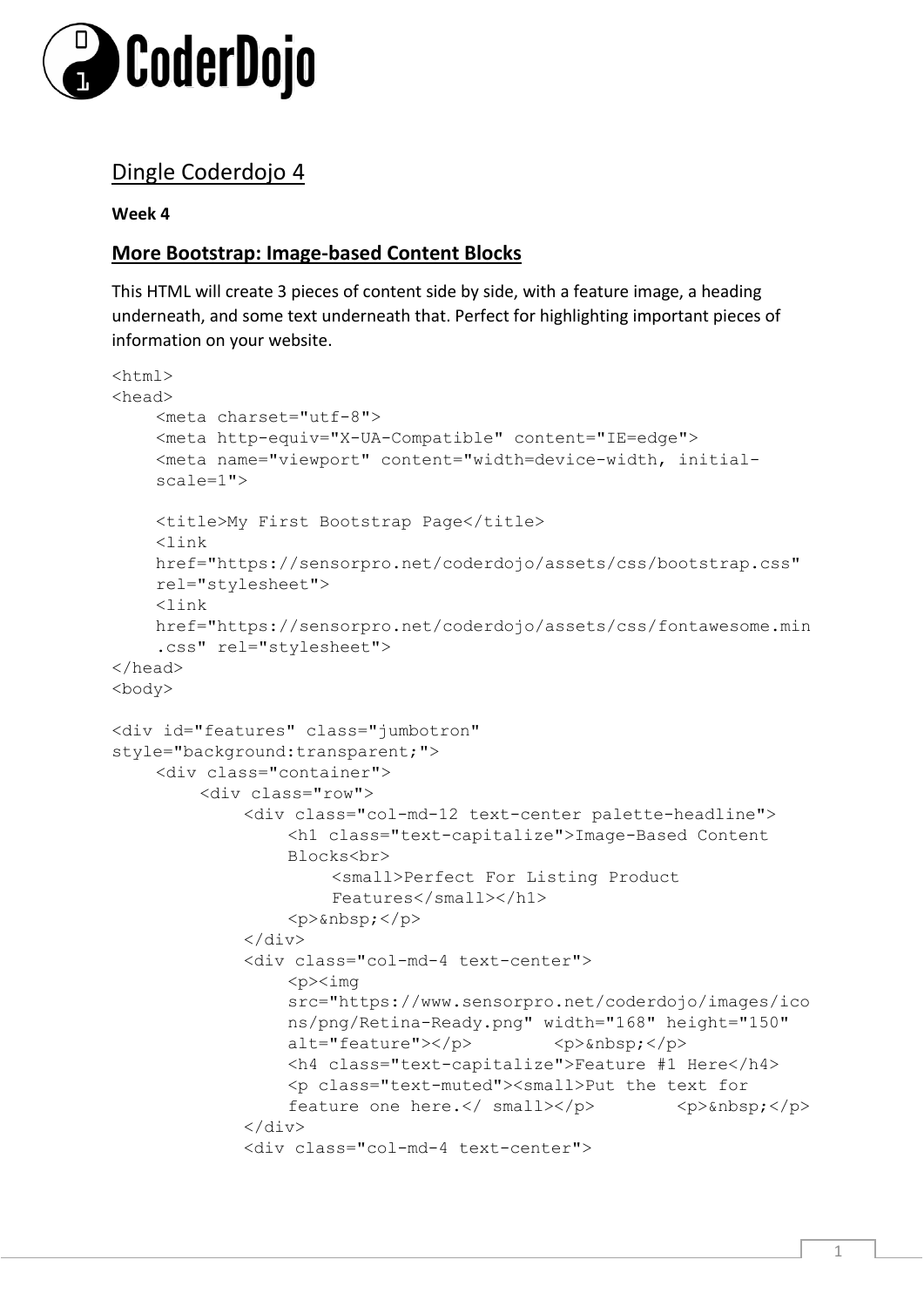

```
<p><img 
                    src="https://www.sensorpro.net/coderdojo/images/ico
                    ns/png/Chat.png" width="150" height="150" 
                    alt="feature"></p> 
                    \langle p\rangle  \langle p\rangle<h4 class="text-capitalize">Feature #2 Here</h4> 
                    <p class="text-muted"><small>Put the text for
                    feature two here.\langle/ small>\langle/p> \rangle <p>&nbsp;\langle/p>
               \langlediv\rangle<div class="col-md-4 text-center"> 
                    <p><img 
                    src="https://www.sensorpro.net/coderdojo/images/ico
                    ns/png/Calendar.png" width="150" height="150" 
                    alt="feature"></p> \langle p \rangle <p>*nbsp; </p>
                    <h4 class="text-capitalize">Feature #3 Here</h4> 
                    <p class="text-muted"><small>Put the text for 
                    feature three here.</ small></p> 
                    \langle p\rangle \langle p\rangle\langlediv\rangle\langle div>
     \langle/div>
</div> 
</body>
</html>
```
## **Price List Blocks**

If you need to list pricing on your website, you can use a block like the section below. This will put 3 pricing blocks side by side, and allow you to list what the benefits are for each pricing bracket. For this week, start with the HTML below which, when run, shows you just one price block. Then, duplicate the code and change the blocks from "Standard" to "Developer" and "Group", and give them different prices.

### **Remember - you are adding this piece to the end of the previous piece (where I have indicated in the code above, before /body)**

### *Tip 1: Copy and Paste.*

There is **A LOT** of duplication here (I've put blank lines to highlight the start and end of each section). Use copy and paste to copy whole sections (then update each section if you need to!). The only parts from each section that are different are marked in bold. Highlight some text, hold down Ctrl and press C to copy. Move your cursor to where you want to copy your text to. Hold down Ctrl and press V to paste. The copied text should appear in the new location.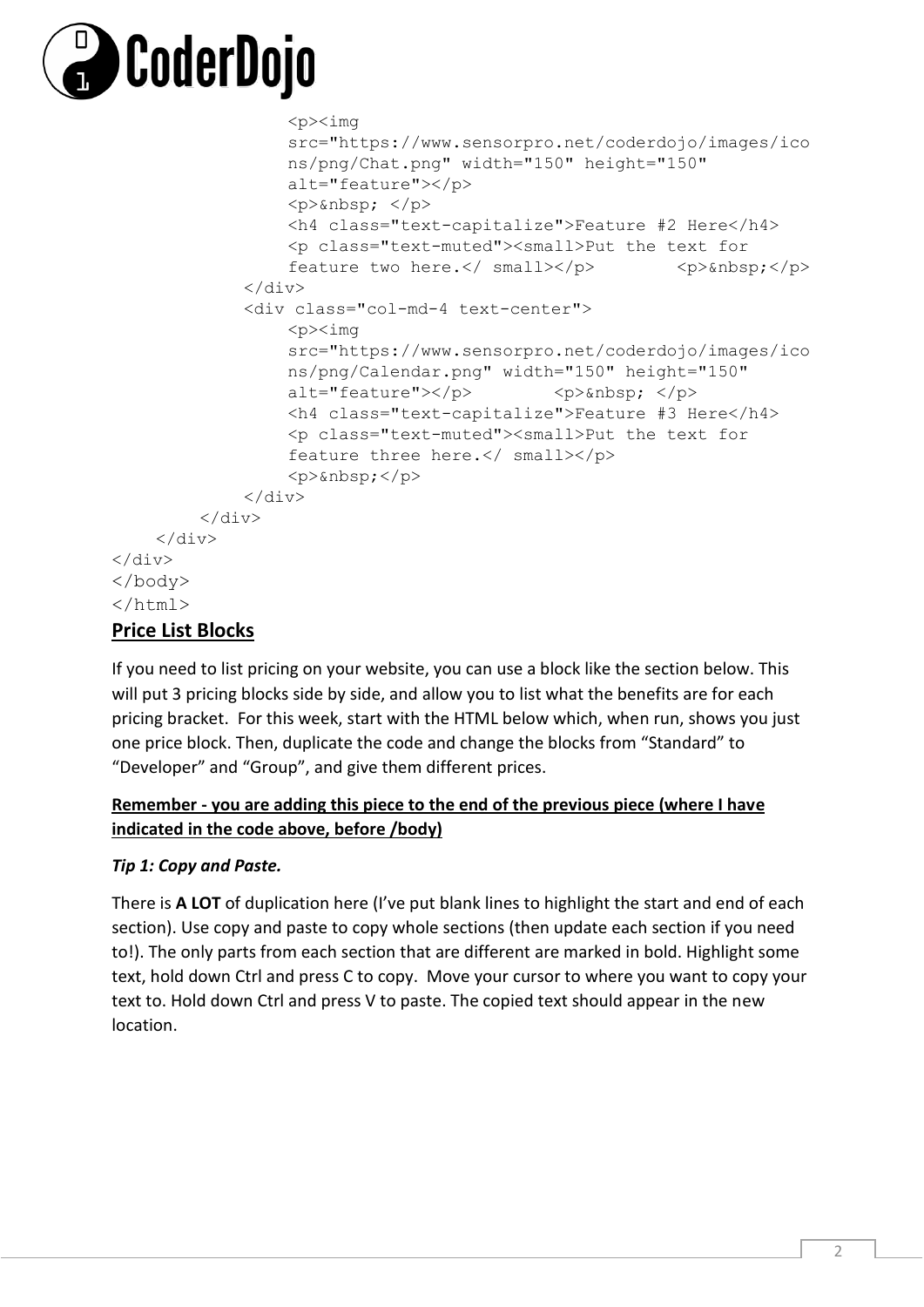



*Tip 2: Indentation is REALLY REALLY going to help you here!* 

*Tip 3: To get the Euro symbol to appear, hold Ctrl and Alt together, and press 4* 



*Tip 4: This section uses something called "Font Awesome"* - a way to get icons to appear on your page. You have already added "Font Awesome" to your page in the "HEAD" section:

```
<link href="https://sensorpro.net/coderdojo/assets/css/font-
                          awesome.min.css" rel="stylesheet">
```
Anywhere you see **class="fa fa-something", this is where an icon is being added.**  For example:  $\leq$ i class="fa fa-shopping-cart"> $\leq$ /i> will add a shopping cart icon! More about font awesome (and a list of hundreds of available icons) here: https://fortawesome.github.io/Font-Awesome/

```
<div id="signup" class="jumbotron">
         <div class="container">
             <div class="row">
                  <div class="col-md-12 text-center">
                     <h1>Pricing & amp: Signup Options
                         <br>
                         <small> Choose the best scheme for you.</small>
                     \langle/h1>
                     <p>&nbsp;</p>
                  </div>
                  <div class="row-fluid">
                      <div class="col-md-4 text-center">
                          <div class="panel panel-default">
                              <div class="panel-body text-center">
                                   <h3>Standard License
```